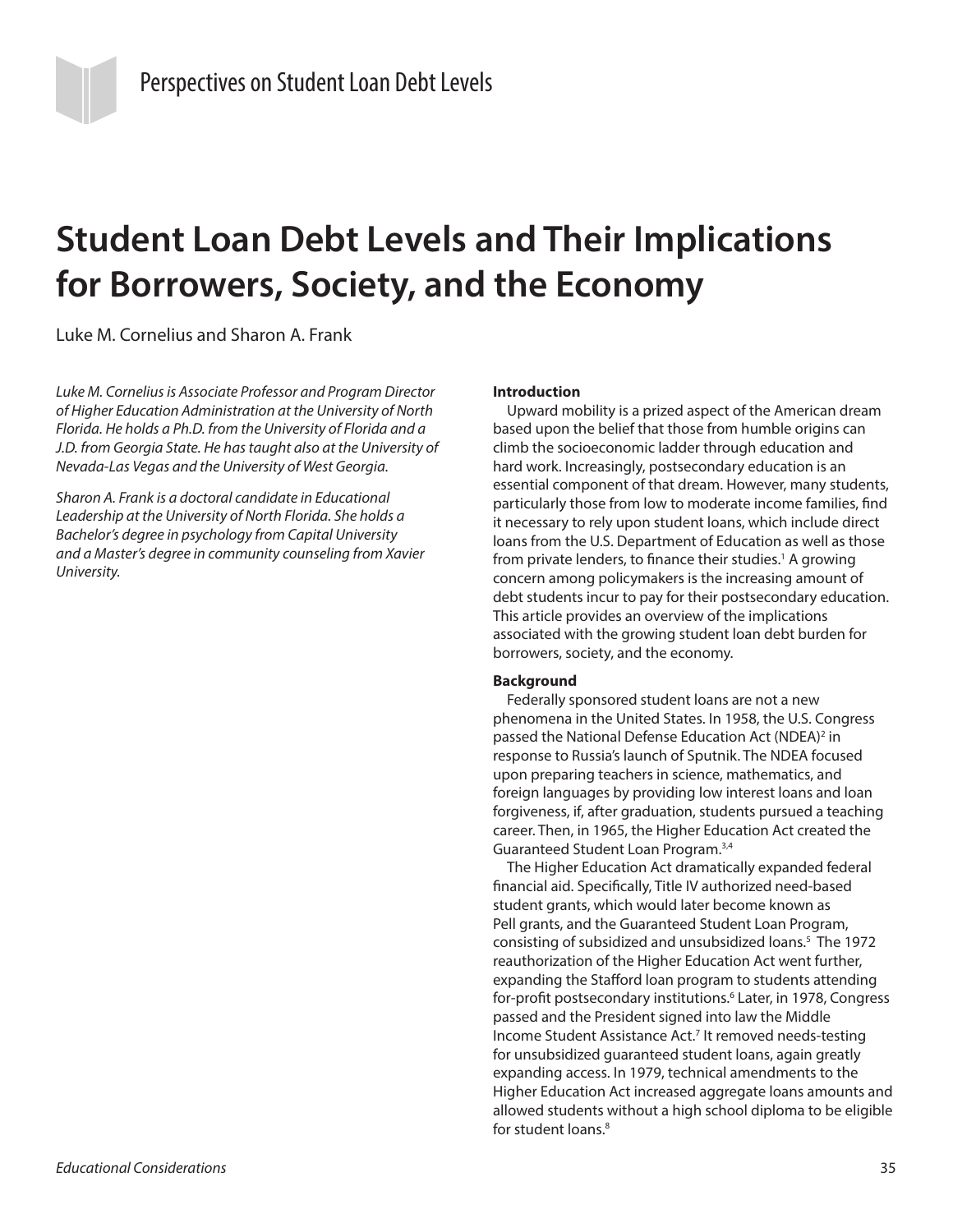As a result of decades of expanding access to student loans along with the increasing cost of college and the failure of federal grants to keep pace with such costs, the percentages of students with student loans has increased dramatically.<sup>9</sup> Figure 1 provides a comparison of the percentage of fulltime students in public, private nonprofit, and for-profit postsecondary institutions receiving federal student loans between 1993 and 2008.10 In 1993, approximately one-quarter of full-time students in public postsecondary institutions took out student loans. By 2008, this percentage had risen to 41%. For full-time students attending private nonprofit postsecondary institutions, approximately 44% had student loans in 1993. This percentage rose to nearly 61% in 2008, a slight decrease from 2004. Most startling, however, was the increase in the percentage of students with federal student loans in for-profit postsecondary institutions. Even in 1993, over half of students (52.4%) attending for-profit postsecondary institutions financed at least a portion of their education with student loans; and, by 2008 approximately 89% did so. The rate of increase for for-profit institutions over this time period was more than double that of public and private nonprofit institutions.

Figure 2 provides a comparison of average amount per student of federal loan by type of institution attended between 1993 and 2008. In 1993, the average federal loan for a full-time student attending a public postsecondary institution was \$3,270. By 2008, it had almost doubled to \$6,450. With regard to the average federal loan for students at private nonprofit postsecondary institutions, the scenario was similar. In 1993, the average loan amount per student was \$4,190, rising to \$8,220 in 2008. Nonetheless, on average, students attending public institutions borrowed significantly less than their counterparts at private nonprofit colleges and universities. In 1993, full-time students attending for-profit institutions borrowed on average \$4,680, the highest amount across the three types of institutions. However, the average loan amount per student rose less over time. By 2008, it was \$7,230. This amount was approximately \$800 higher than the average amount borrowed by students at public institutions, and it was almost \$1,000 per student more than the amount for private nonprofit schools.

## **Student Loan Debt Concerns**

Policymaker concern about levels of student debt is not new.11 As early as the mid-1980s, federal lawmakers expressed concern about the growth in student loans and the change in the ratio of grants to loans, in the sense that the proportion of grants was diminishing while that of student loans was increasing. More recently, a major concern about student debt revolves around borrowers' ability to repay. Specifically, higher levels of student loan debt reported in the previous section have translated into a lower percentage of borrowers in repayment one year post-graduation, from 65% and 66% of 1994 and 2001 graduates, respectively, to 60% of 2009 graduates.12





**Source:** U.S. Department of Education, *Digest of Education Statistics, 2011*, Table 358. Washington, DC: National Center for Education Statistics, Institute of Educational Statistics, 2012.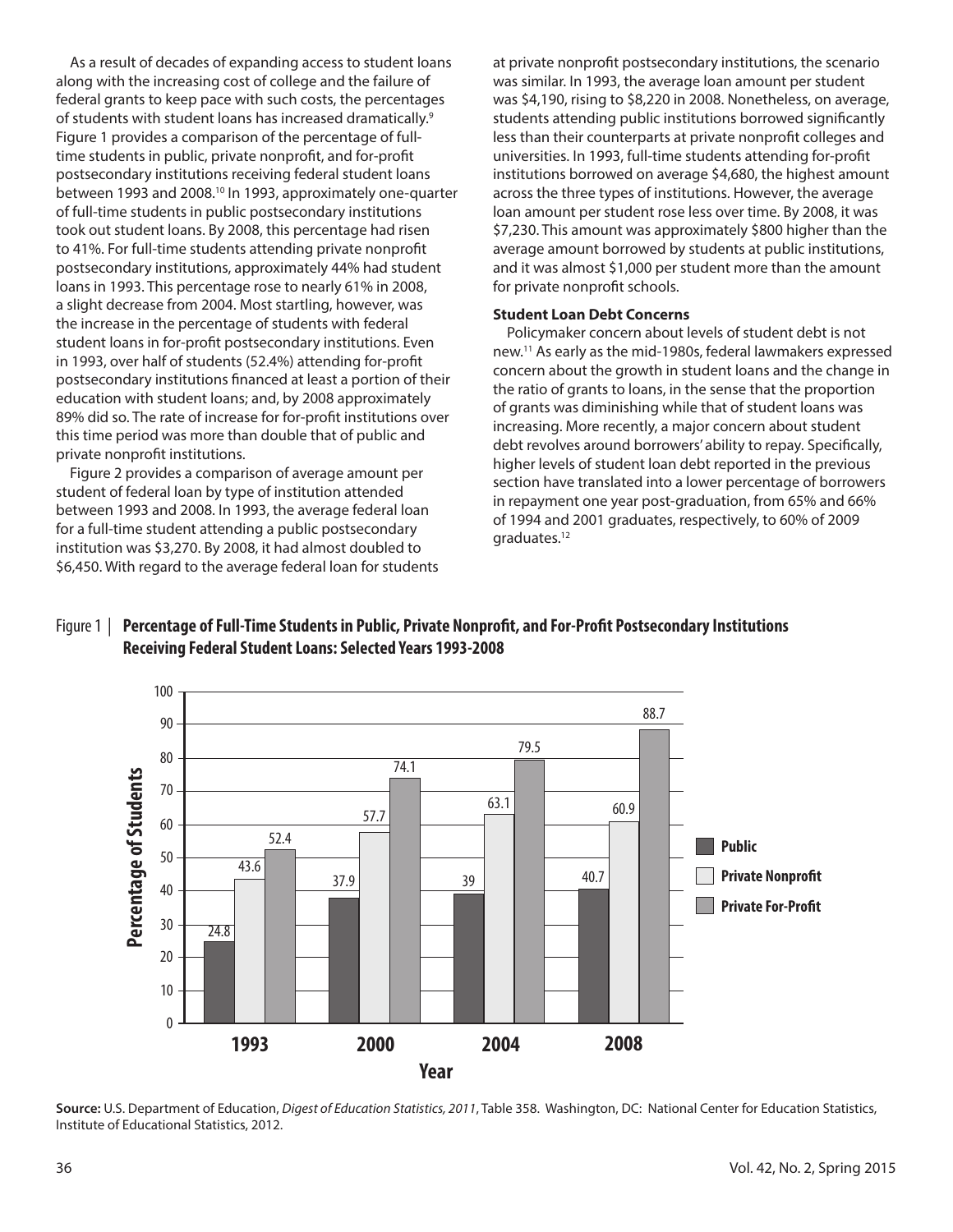# Figure 2 | **Average Annual Federal Loan Amount per Full-Time Students in Public, Private Nonprofit, and For-Profit Postsecondary Institutions: Selected Years 1993-2008**



**Source:** U.S. Department of Education, *Digest of Education Statistics, 2011*. Table 359. Washington, DC: National Center for Education Statistics, Institute of Educational Statistics, 2012. **Note:** Amounts are in unadjusted dollars.

m

The most serious issue related to student loan debt is default, defined as failure of a student borrower to make a payment for 270 or more days.<sup>13</sup> Here, too, concerns about default rates are not new.14 Between 1987 and 2011, default rates fluctuated between a high of 22.4% in 1990 to a low of 4.5% in 2003. However, since 2005, default rates have risen steadily to the 2011 rate of 10.0%.<sup>15</sup> Recently, the U.S. Department of Education moved from a two-year calculation of default rate to one that spans three years. Using this approach, default rates would be significantly higher: 13.4% and 14.7% for 2009 and 2010, respectively, rather than the two-year approach to calculation which yields a rate 8.8% and 9.1%, respectively.<sup>16</sup>

## **Implications for Borrowers, Society, and the Economy**

In addition to the potentially negative implications of debt levels for students, it is also important to consider the broader implications for society and the economy. First, the level of student loan debt may affect individuals' career choices, for example, by leading them away from public service careers to more lucrative employment in the private sector.<sup>17</sup> Such choices have profound implications for filling positions in education, public administration, and social welfare. Second, the magnitude of individual borrowers' student loan debt burden may affect their consumer decisions. Faced with a large monthly student loan payment for a decade, newly employed college graduates may delay major purchases, such as a car or home, not to mention even basic purchases to set up a household after graduation. In 2011, the interest rate for Stafford loans was 6.8%. With a normal ten year repayment schedule, a \$30,000 student loan would require a yearly

repayment of \$4,140, or \$345 per month, a significant amount for many new graduates. College graduates in this position might decide to postpone marriage or starting a family.<sup>18</sup> Reduced consumer spending affects the U.S. economy at all levels–local, state, and national. Finally, filing bankruptcy to discharge student loans is difficult except in those cases where failure to do so would amount to "undue hardship" as defined in law.19 As such, the notion of a "fresh start" that a bankruptcy would normally allow is rarely available to student borrowers regardless of their debt burden.

## **Conclusions and Policy Implications**

There are obviously a large number of policy issues that revolve around student loans. This policy perspectives article has focused on the growing burden of student loan debt on borrowers, society, and the economy. That is not to say that other policy issues, such as those related to for-profit postsecondary institutions, are unimportant.<sup>20</sup> The same can said for affordability and equity of access to postsecondary education.21 A third, and related issue, is diminished state aid to public universities and colleges which has created a vicious circle as these institutions often react to state funding cuts by raising tuition, hence pricing out more students.<sup>22</sup> Importantly, student loan debt burden is interwoven with the other policy issues outlined above. The need for policy solutions at both the federal and state levels is urgent in order to ensure opportunities for upward mobility and maintenance of a robust economy.